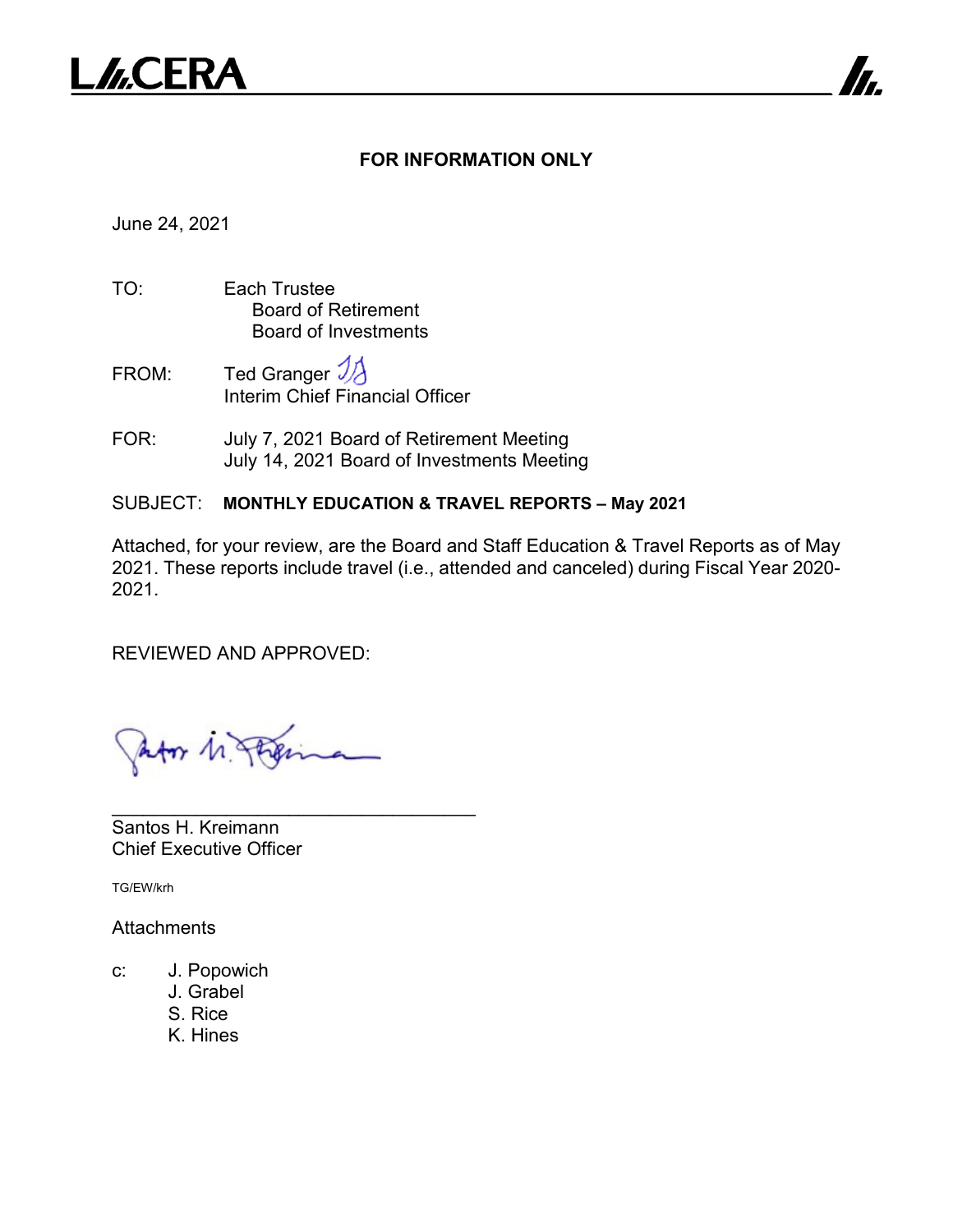

# **BOARD EDUCATION AND TRAVEL REPORT FOR FISCAL YEAR 2020 - 2021**

|                       | Attendee Purpose of Travel - Location                                                                                         | <b>Event Dates</b>      | <b>Travel Status</b> |  |  |  |
|-----------------------|-------------------------------------------------------------------------------------------------------------------------------|-------------------------|----------------------|--|--|--|
| <b>Alan Bernstein</b> |                                                                                                                               |                         |                      |  |  |  |
| B                     | Edu - NACD Real Estate Industry Outlook: Insights, Impacts and<br>Opportunities - VIRTUAL                                     | 09/02/2020 - 09/02/2020 | Attended             |  |  |  |
|                       | Edu - 2020 Milken Institute Virtual Global Conference - VIRTUAL                                                               | 10/12/2020 - 10/21/2020 | Attended             |  |  |  |
|                       | Edu-2020 SACRS Fall Virtual Conference - VIRTUAL                                                                              | 11/10/2020 - 11/13/2020 | Attended             |  |  |  |
|                       | Edu - Virtual Pension Bridge Alternatives - VIRTUAL                                                                           | 01/26/2021 - 01/28/2021 | Attended             |  |  |  |
|                       | Edu - CII's 2021 Spring Conference - VIRTUAL                                                                                  | 03/08/2021 - 03/10/2021 | Attended             |  |  |  |
|                       | <b>Elizabeth Ginsberg</b>                                                                                                     |                         |                      |  |  |  |
| B                     | Edu - CALAPRS Principles for Trustees - VIRTUAL                                                                               | 08/18/2020 - 08/26/2020 | Attended             |  |  |  |
| <b>Vivian Gray</b>    |                                                                                                                               |                         |                      |  |  |  |
| B                     | Edu - SACRS Public Pension Investment Management Program 2020 -<br><b>VIRTUAL</b>                                             | 07/28/2020 - 08/13/2020 | Attended             |  |  |  |
|                       | Edu - Koried Black Directors' Virtual Workshop - VIRTUAL                                                                      | 10/15/2020 - 10/15/2020 | Attended             |  |  |  |
|                       | Edu- 2020 SACRS Fall Virtual Conference - VIRTUAL                                                                             | 11/10/2020 - 11/13/2020 | Attended             |  |  |  |
|                       | Edu - Milken Institute: Walk the Talk: Investing in the Future of Black Banks,<br>Entrepreneurship, and Opportunity - VIRTUAL | 02/24/2021 - 02/24/2021 | Attended             |  |  |  |
|                       | Edu - CALAPRS General Assembly - VIRTUAL                                                                                      | 03/08/2021 - 03/09/2021 | Attended             |  |  |  |
|                       | Edu - NASP 11th Annual Day of Education in Private Equity - VIRTUAL                                                           | 03/25/2021 - 03/26/2021 | Attended             |  |  |  |
|                       | Edu - NCPERS 2021 Legislative Conference - VIRTUAL                                                                            | 04/20/2021 - 04/20/2021 | Attended             |  |  |  |
|                       | Edu - SACRS Spring Conference - VIRTUAL                                                                                       | 05/11/2021 - 05/14/2021 | Attended             |  |  |  |
|                       | Edu - NACD Women in the Boardroom: Pathways to a Board Seat -<br><b>VIRTUAL</b>                                               | 05/18/2021 - 05/18/2021 | Attended             |  |  |  |
| <b>David Green</b>    |                                                                                                                               |                         |                      |  |  |  |
| B                     | Edu - PPI 2020 Summer Roundtable - Los Angeles CA                                                                             | 07/14/2020 - 07/16/2020 | Attended             |  |  |  |
|                       | Edu - Pacific Council - "Beyond the Horizon" Summit - VIRTUAL                                                                 | 07/20/2020 - 07/24/2020 | Attended             |  |  |  |
|                       | Edu - The Pacific Council on International Policy's PolicyWest 2020 -<br><b>VIRTUAL</b>                                       | 12/03/2020 - 12/04/2020 | Attended             |  |  |  |
|                       | Edu - SACRS Spring Conference - VIRTUAL                                                                                       | 05/11/2021 - 05/14/2021 | Attended             |  |  |  |
|                       | <b>Elizabeth Greenwood</b>                                                                                                    |                         |                      |  |  |  |
| в                     | Edu - 2020 Milken Institute Virtual Global Conference - VIRTUAL                                                               | 10/12/2020 - 10/21/2020 | Attended             |  |  |  |
|                       | Edu- PPI 2020 Asia Pacific Roundtable - VIRTUAL                                                                               | 10/20/2020 - 10/22/2020 | Attended             |  |  |  |
|                       | Edu - Yale School of Management Executive Education - Women's<br>Leadership Program - VIRTUAL                                 | 11/18/2020 - 11/18/2020 | Attended             |  |  |  |
| <b>James Harris</b>   |                                                                                                                               |                         |                      |  |  |  |
| B                     | Edu - SACRS Sexual Harassment Prevention Training - VIRTUAL                                                                   | 07/15/2020 - 07/15/2020 | Attended             |  |  |  |
|                       | Edu - SACRS Public Pension Investment Management Program 2020 -<br><b>VIRTUAL</b>                                             | 07/28/2020 - 08/13/2020 | Attended             |  |  |  |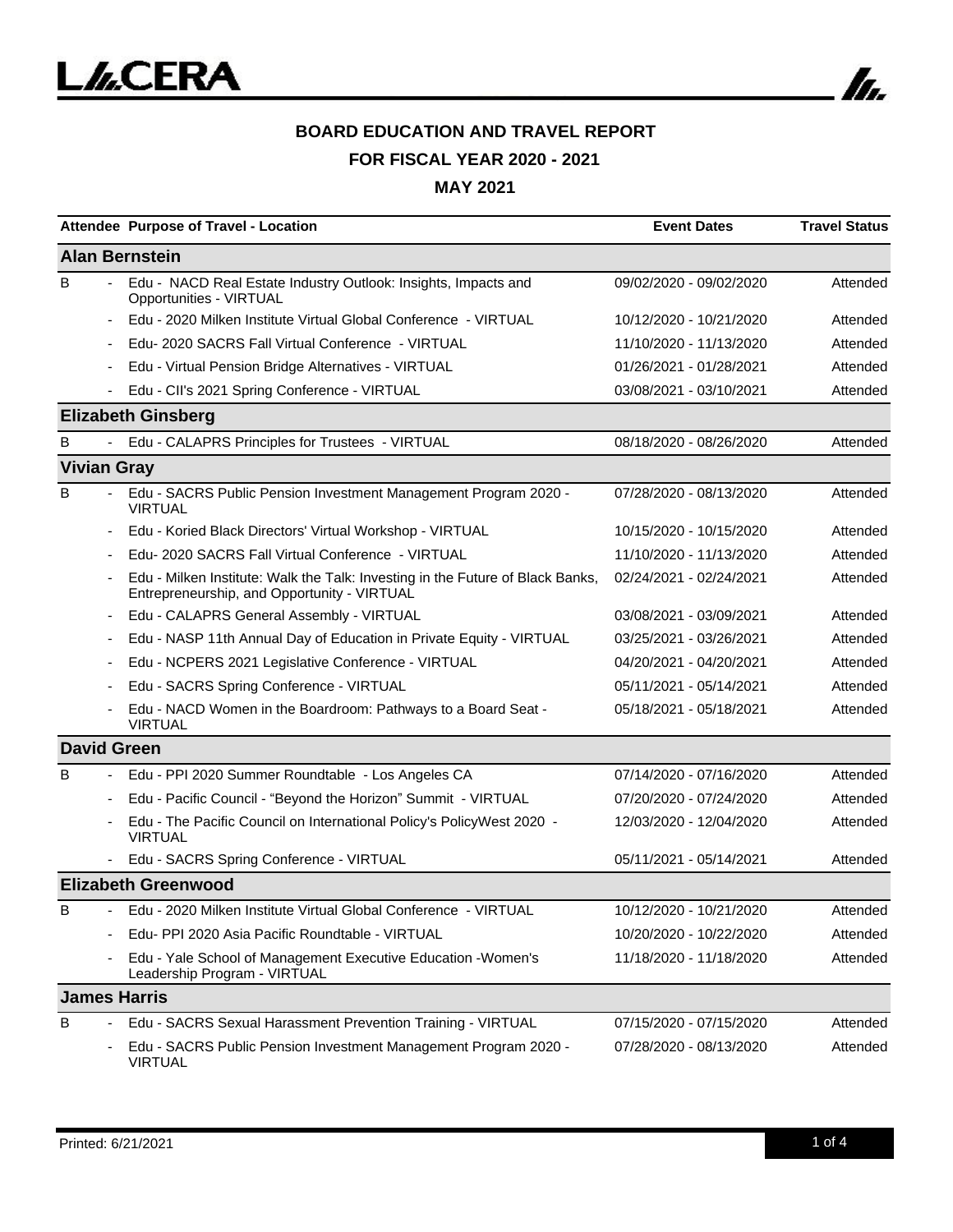

## **BOARD EDUCATION AND TRAVEL REPORT FOR FISCAL YEAR 2020 - 2021**

|                          | Attendee Purpose of Travel - Location                                                                     | <b>Event Dates</b>      | <b>Travel Status</b> |  |  |  |
|--------------------------|-----------------------------------------------------------------------------------------------------------|-------------------------|----------------------|--|--|--|
| <b>Patrick Jones</b>     |                                                                                                           |                         |                      |  |  |  |
| B                        | Edu - Goldman Sachs The Pandemic Economy: Rates, the Fed & the Road<br>Ahead - VIRTUAL                    | 04/30/2021 - 04/30/2021 | Attended             |  |  |  |
| $\overline{\phantom{a}}$ | Edu - SACRS Spring Conference - VIRTUAL                                                                   | 05/11/2021 - 05/14/2021 | Attended             |  |  |  |
| <b>Shawn Kehoe</b>       |                                                                                                           |                         |                      |  |  |  |
| B                        | Edu- PPI 2020 Asia Pacific Roundtable - VIRTUAL                                                           | 10/20/2020 - 10/22/2020 | Attended             |  |  |  |
|                          | Edu - NCPERS Fall Conference - VIRTUAL                                                                    | 02/02/2021 - 02/03/2021 | Attended             |  |  |  |
| <b>Joseph Kelly</b>      |                                                                                                           |                         |                      |  |  |  |
| B                        | Edu - NACD Financial Services Industry Outlook: Future Trends in Middle<br><b>Market Credit - VIRTUAL</b> | 01/07/2021 - 01/07/2021 | Attended             |  |  |  |
|                          | Edu - NACD Hospitality and Travel Industry Outlook: Insights, Impacts, and<br>Opportunities - VIRTUAL     | 01/27/2021 - 01/27/2021 | Attended             |  |  |  |
|                          | Edu - PPI Virtual Roundtable - VIRTUAL                                                                    | 02/16/2021 - 02/18/2021 | Attended             |  |  |  |
|                          | Edu - CII's 2021 Spring Conference - VIRTUAL                                                              | 03/08/2021 - 03/10/2021 | Attended             |  |  |  |
|                          | Edu - NACD - Conversation with Walter Isaacson - VIRTUAL                                                  | 03/08/2021 - 03/08/2021 | Attended             |  |  |  |
|                          | Edu - NASP 11th Annual Day of Education in Private Equity - VIRTUAL                                       | 03/25/2021 - 03/26/2021 | Attended             |  |  |  |
|                          | Edu - SACRS Spring Conference - VIRTUAL                                                                   | 05/11/2021 - 05/14/2021 | Attended             |  |  |  |
| <b>Keith Knox</b>        |                                                                                                           |                         |                      |  |  |  |
| B                        | Edu - PPI 2020 Summer Roundtable - Los Angeles CA                                                         | 07/14/2020 - 07/16/2020 | Attended             |  |  |  |
|                          | Edu - SACRS Public Pension Investment Management Program 2020 -<br><b>VIRTUAL</b>                         | 07/28/2020 - 08/13/2020 | Attended             |  |  |  |
|                          | Edu - CII & NYU Corporate Governance Bootcamp - VIRTUAL                                                   | 09/23/2020 - 09/25/2020 | Attended             |  |  |  |
|                          | Edu - 2020 Milken Institute Virtual Global Conference - VIRTUAL                                           | 10/12/2020 - 10/21/2020 | Attended             |  |  |  |
|                          | Edu - CALAPRS Virtual Trustees Round Table - VIRTUAL                                                      | 10/23/2020 - 10/23/2020 | Attended             |  |  |  |
|                          | Edu - PPI Virtual Roundtable - VIRTUAL                                                                    | 02/16/2021 - 02/18/2021 | Attended             |  |  |  |
|                          | Edu - TLF Political Accountability and Investment - VIRTUAL                                               | 02/23/2021 - 02/23/2021 | Attended             |  |  |  |
|                          | Edu - NCPERS Accredited Fiduciary Program (Module 1 & 2) - VIRTUAL                                        | 03/02/2021 - 03/05/2021 | Attended             |  |  |  |
|                          | Edu - NCPERS Accredited Fiduciary Program (Module 3 & 4) - VIRTUAL                                        | 03/09/2021 - 03/12/2021 | Attended             |  |  |  |
|                          | Edu - NCPERS 2021 Legislative Conference - VIRTUAL                                                        | 04/20/2021 - 04/20/2021 | Attended             |  |  |  |
|                          | Edu - 2021 Annual Virtual Pension Bridge Conference - VIRTUAL                                             | 05/04/2021 - 05/07/2021 | Attended             |  |  |  |
|                          | Edu - CALAPRS Virtual Trustees Round Table - VIRTUAL                                                      | 05/10/2021 - 05/10/2021 | Attended             |  |  |  |
|                          | Edu - SACRS Spring Conference - VIRTUAL                                                                   | 05/11/2021 - 05/14/2021 | Attended             |  |  |  |
| <b>Wayne Moore</b>       |                                                                                                           |                         |                      |  |  |  |
| В                        | Edu-NASP 31st Annual Virtual Pension & Financial Services Conference -<br><b>VIRTUAL</b>                  | 12/07/2020 - 12/10/2020 | Attended             |  |  |  |
|                          | Edu - NASP 11th Annual Day of Education in Private Equity - VIRTUAL                                       | 03/25/2021 - 03/26/2021 | Attended             |  |  |  |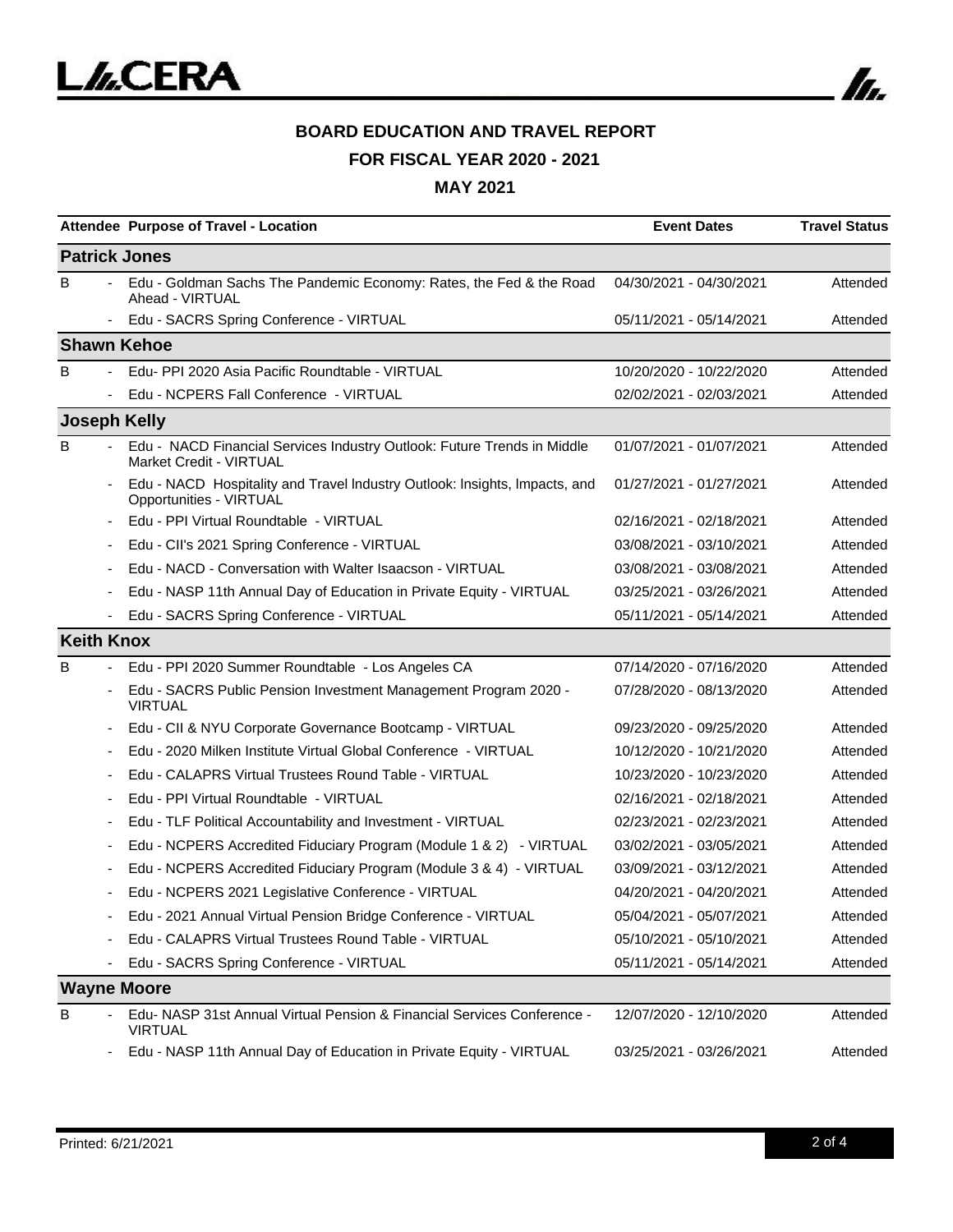

# **BOARD EDUCATION AND TRAVEL REPORT FOR FISCAL YEAR 2020 - 2021**

|                    |        | Attendee Purpose of Travel - Location                                                                         | <b>Event Dates</b>      | <b>Travel Status</b> |  |  |
|--------------------|--------|---------------------------------------------------------------------------------------------------------------|-------------------------|----------------------|--|--|
| <b>Ronald Okum</b> |        |                                                                                                               |                         |                      |  |  |
| B                  | $\sim$ | Edu-2020 SACRS Fall Virtual Conference - VIRTUAL                                                              | 11/10/2020 - 11/13/2020 | Attended             |  |  |
|                    |        | - Edu - SACRS Spring Conference - VIRTUAL                                                                     | 05/11/2021 - 05/14/2021 | Attended             |  |  |
|                    |        | <b>William Pryor</b>                                                                                          |                         |                      |  |  |
| в                  |        | Edu - NCPERS Fall Conference - VIRTUAL                                                                        | 02/02/2021 - 02/03/2021 | Attended             |  |  |
|                    |        | <b>Les Robbins</b>                                                                                            |                         |                      |  |  |
| B                  |        | Edu - IFEBP 66th Annual Employee Benefits Conference - VIRTUAL                                                | 11/10/2020 - 11/13/2020 | Attended             |  |  |
|                    |        | Edu - NCPERS 2021 Legislative Conference - VIRTUAL                                                            | 04/20/2021 - 04/20/2021 | Attended             |  |  |
|                    |        | Edu - SACRS Spring Conference - VIRTUAL                                                                       | 05/11/2021 - 05/14/2021 | Attended             |  |  |
| X                  |        | Edu - IFEBP 66th Annual Employee Benefits Conference - Honolulu HI                                            | 11/15/2020 - 11/18/2020 | <b>Host Canceled</b> |  |  |
|                    |        | <b>Gina Sanchez</b>                                                                                           |                         |                      |  |  |
| B                  |        | Edu - SACRS Sexual Harassment Prevention Training - VIRTUAL                                                   | 07/15/2020 - 07/15/2020 | Attended             |  |  |
|                    |        | Edu - 2020 Milken Institute Virtual Global Conference - VIRTUAL                                               | 10/12/2020 - 10/21/2020 | Attended             |  |  |
|                    |        | Edu - 2020 Virtual NACD Summit - VIRTUAL                                                                      | 10/12/2020 - 10/13/2020 | Attended             |  |  |
|                    |        | Edu - CALAPRS Virtual Trustees Round Table - VIRTUAL                                                          | 10/23/2020 - 10/23/2020 | Attended             |  |  |
|                    |        | Edu- 2020 SACRS Fall Virtual Conference - VIRTUAL                                                             | 11/10/2020 - 11/13/2020 | Attended             |  |  |
|                    |        | Edu - Harvard Business School Executive Education - Audit Committees -<br><b>VIRTUAL</b>                      | 11/12/2020 - 11/14/2020 | Attended             |  |  |
|                    |        | Edu - NCPERS Fall Conference - VIRTUAL                                                                        | 02/02/2021 - 02/03/2021 | Attended             |  |  |
|                    |        | Edu - Virtual Oxford Scenarios Programme - VIRTUAL                                                            | 04/20/2021 - 05/20/2021 | Attended             |  |  |
|                    |        | Edu - 2021 Annual Virtual Pension Bridge Conference - VIRTUAL                                                 | 05/04/2021 - 05/07/2021 | Attended             |  |  |
|                    |        | Edu - SACRS Spring Conference - VIRTUAL                                                                       | 05/11/2021 - 05/14/2021 | Attended             |  |  |
|                    |        | Edu - NACD Women in the Boardroom: Pathways to a Board Seat -<br><b>VIRTUAL</b>                               | 05/18/2021 - 05/18/2021 | Attended             |  |  |
|                    |        | <b>Herman Santos</b>                                                                                          |                         |                      |  |  |
| B                  |        | Edu- LAVCA's Annual Investor Meeting - VIRTUAL                                                                | 09/14/2020 - 09/17/2020 | Attended             |  |  |
|                    |        | Edu - Nossaman's 2020 Public Pensions and Investments Fiduciaries' Forum 10/01/2020 - 10/01/2020<br>- VIRTUAL |                         | Attended             |  |  |
|                    |        | Edu- 2020 SACRS Fall Virtual Conference - VIRTUAL                                                             | 11/10/2020 - 11/13/2020 | Attended             |  |  |
|                    |        | Edu - Virtual PPI Salon: Gearing for Gridlock - VIRTUAL                                                       | 12/10/2020 - 12/10/2020 | Attended             |  |  |
|                    |        | Edu - PPI Virtual Roundtable - VIRTUAL                                                                        | 02/16/2021 - 02/18/2021 | Attended             |  |  |
|                    |        | Edu - CII's 2021 Spring Conference - VIRTUAL                                                                  | 03/08/2021 - 03/10/2021 | Attended             |  |  |
|                    |        | Edu - NASP 11th Annual Day of Education in Private Equity - VIRTUAL                                           | 03/25/2021 - 03/26/2021 | Attended             |  |  |
|                    |        | Edu - PREA Spring Conference - VIRTUAL                                                                        | 03/25/2021 - 03/26/2021 | Attended             |  |  |
|                    |        | Edu - PREA International Affinity Group Program - VIRTUAL                                                     | 04/01/2021 - 04/01/2021 | Attended             |  |  |
|                    |        | Edu - SACRS Spring Conference - VIRTUAL                                                                       | 05/11/2021 - 05/14/2021 | Attended             |  |  |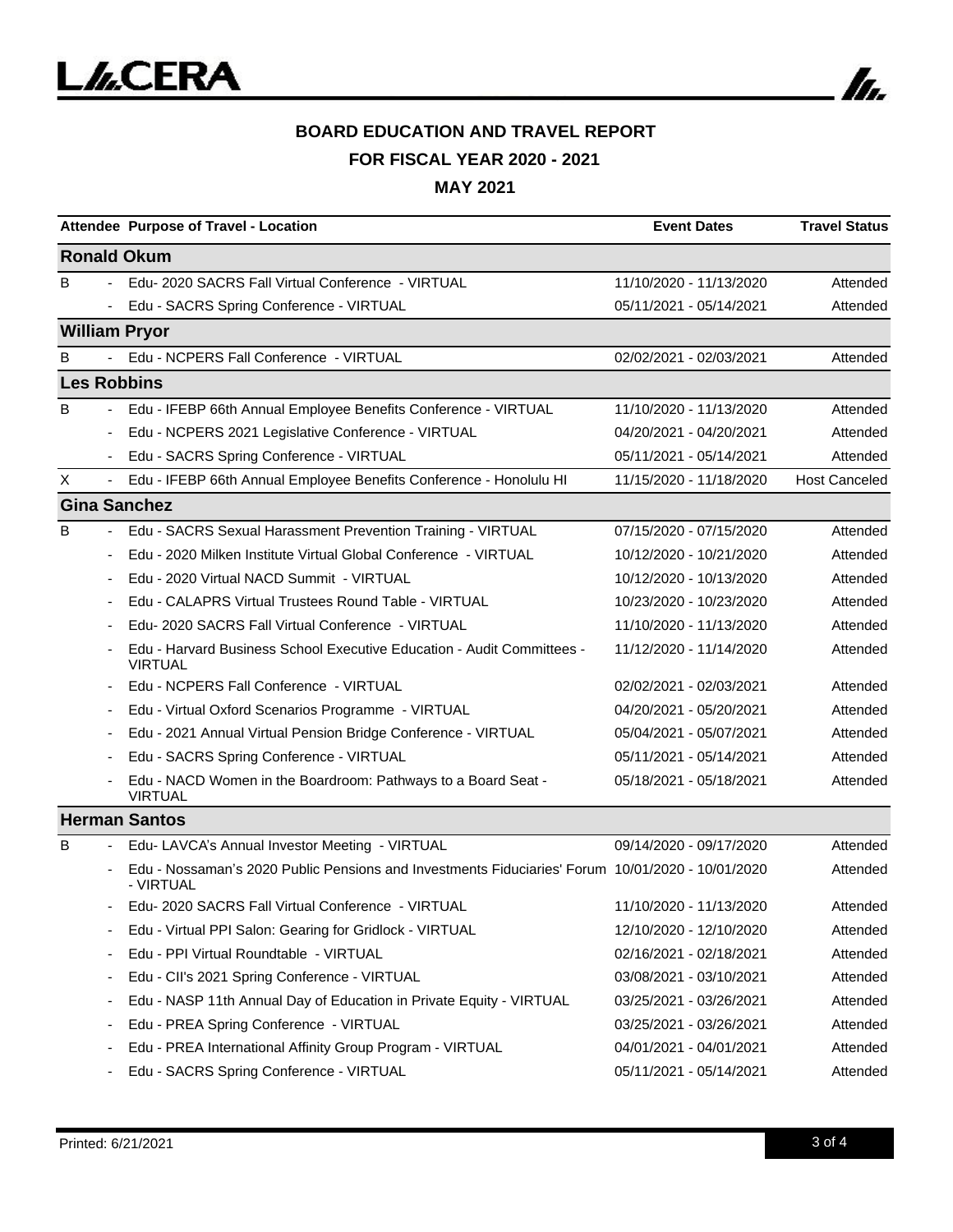Category Legend:

A - Pre-Approved/Board Approved

B - Educational Conferences and Administrative Meetings in CA where total cost is no more than \$2,000 per Trustee Travel Policy; Section III.A C - Second of two conferences and/or meetings counted as one conference per Trustee Education Policy Section IV.C.2 and Trustee Travel Policy Section IV.

X - Canceled events for which expenses have been incurred.

Z - Trip was Canceled - Balance of \$0.00